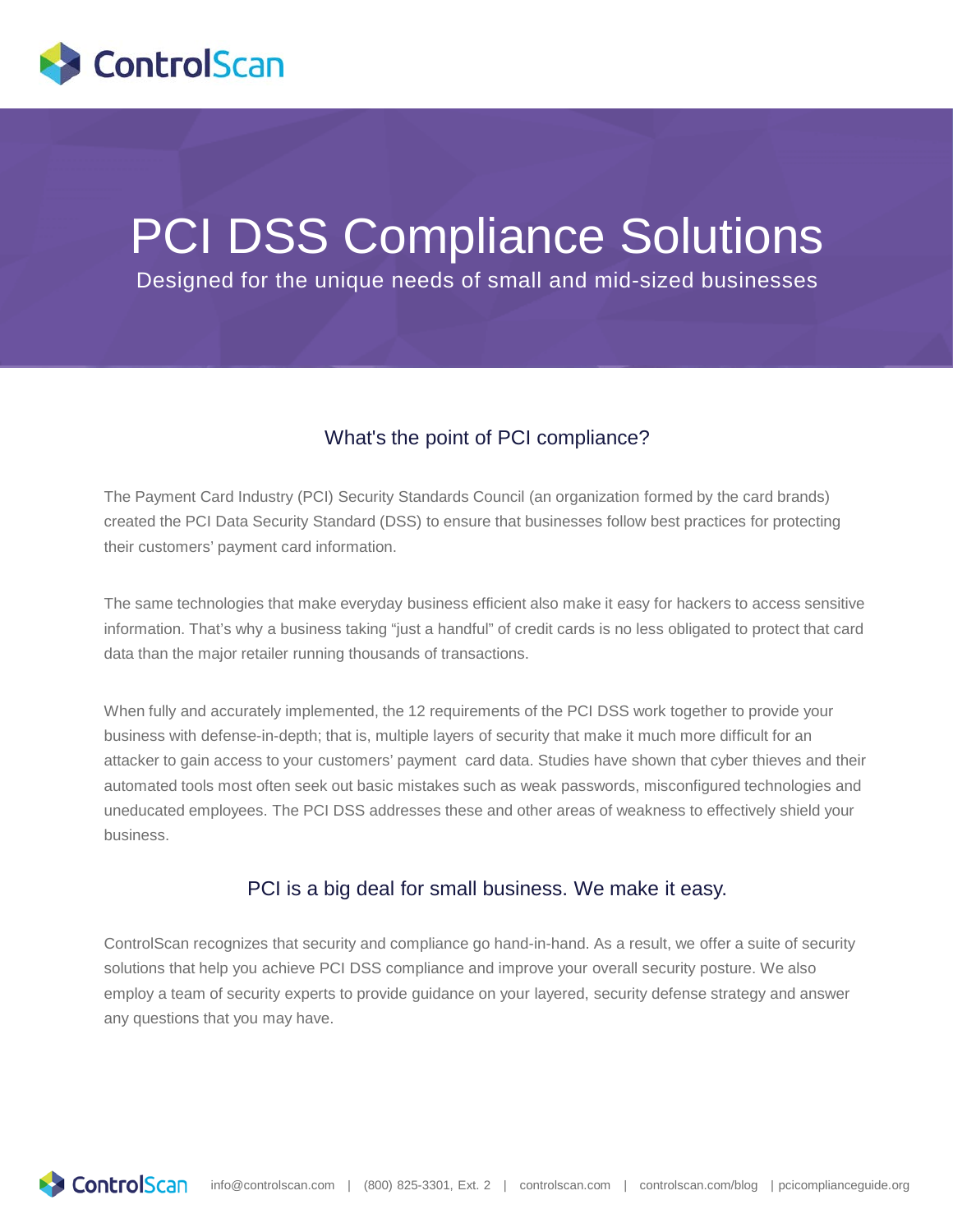The following table maps the PCI DSS requirements to the ControlScan security solution and/or service that can help you satisfy the requirement. We encourage you to contact our team of security and compliance experts if you have any questions about these services or how to achieve compliance.

| <b>PCI DSS 3.X</b><br><b>Requirements</b>                                                                                      | <b>PCI</b><br><b>Requirement</b><br><b>Addressed</b> | Solution/<br><b>Service</b><br><b>Needed to</b><br><b>Satisfy</b>                                           | <b>ControlScan PCI DSS Compliance</b><br>Solutions that satisfy the requirements                                                                                                                                                                                                                                                                                                                                                                                                                                                                                                |
|--------------------------------------------------------------------------------------------------------------------------------|------------------------------------------------------|-------------------------------------------------------------------------------------------------------------|---------------------------------------------------------------------------------------------------------------------------------------------------------------------------------------------------------------------------------------------------------------------------------------------------------------------------------------------------------------------------------------------------------------------------------------------------------------------------------------------------------------------------------------------------------------------------------|
| <b>Requirement 1:</b><br>Install and maintain a<br>firewall configuration to<br>protect cardholder data                        | 1.1, 1.2 and 1.3                                     | <b>Unified Threat</b><br>Management<br>Firewall                                                             | <b>Unified Threat Management Firewall (UTM Firewall)</b><br>provides continuous network monitoring and protection<br>against outside threats, including intrusion detection and<br>prevention. When in place, this solution can help you meet<br>requirements 1.1, 1.2 and 1.3.                                                                                                                                                                                                                                                                                                 |
| <b>Requirement 4:</b><br>Encrypt transmission of<br>cardholder data across<br>open, public networks                            | 4.1                                                  | <b>SSL Certificates</b>                                                                                     | Secure Socket Layer (SSL) Certificates assure site visitors<br>that your site is protected. ControlScan offers the benefit of<br>cost savings on SSL certificates from well-known, trusted<br>certificate authorities. This solution satisfies requirement 4.1<br>when implemented with secure transport layer protocols<br>(HTTPS/TLS 1.2).                                                                                                                                                                                                                                    |
| <b>Requirement 5:</b><br>Protect all systems<br>against malware and<br>regularly update anti-<br>virus software or<br>programs | 5.1, 5.2, 5.3                                        | <b>Advanced Endpoint</b><br>Security                                                                        | <b>Advanced Endpoint Security services include traditional</b><br>(signature-based) and next-generation (analytics-based)<br>malware protection, with frequent updates and real-time<br>lookup. This solution can be used to satisfy requirements<br>5.1, 5.2, and 5.3.                                                                                                                                                                                                                                                                                                         |
| <b>Requirement 6:</b><br>Develop and maintain<br>secure systems and<br>applications                                            | 6.2, 6.6, 11.3                                       | Web Application<br><b>Security Testing</b><br>Web Application<br>Firewall (Web<br><b>Security Services)</b> | Web Application Security Testing services simulate attacks<br>against your applications (e.g., web-based, API) to identify<br>threats and vulnerabilities resulting from insecure code. This<br>solution can be used to satisfy requirement 6.6 as well as<br>the application level testing required by 11.3.<br>Web Security Services, including a Web Application<br>Firewall, address new threats and vulnerabilities on an<br>ongoing basis, and ensure these applications are protected<br>against known attacks. This solution can be used to satisfy<br>requirement 6.6. |
| <b>Requirement 10:</b><br>Track and monitor all<br>access to network<br>resources and<br>cardholder data                       | 10.5, 10.6, 10.7                                     | Log Monitoring and<br>Management                                                                            | Log Monitoring and Management collects log and machine<br>data for analysis. Information is correlated and reviewed to<br>identify anomalies of suspicious activity on a continuous<br>basis. The log monitoring service provides real time alerts<br>on possible unauthorized access to the cardholder data<br>environment and other critical systems. Collected data is<br>archived within secure storage for later reference. This<br>service helps meet requirements 10.5, 10.6, and 10.7.                                                                                  |

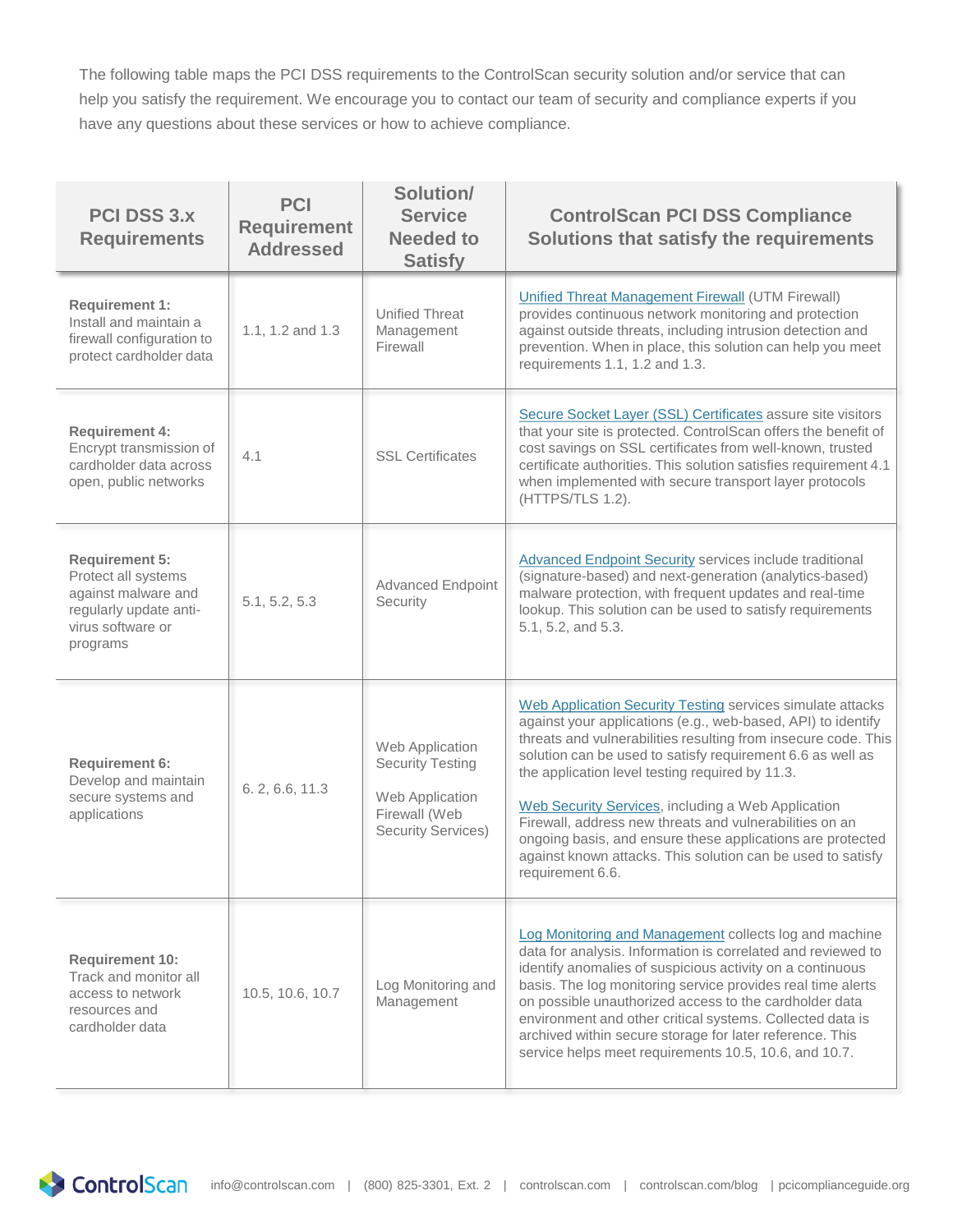| <b>PCI DSS 3.x</b><br><b>Requirements</b>                                                               | <b>PCI</b><br><b>Requirement</b><br><b>Addressed</b> | Solution/<br><b>Service Needed</b><br>to Satisfy         | <b>ControlScan PCI DSS Compliance</b><br>Solutions that satisfy the requirements                                                                                                                                                                                                                                                                                                              |
|---------------------------------------------------------------------------------------------------------|------------------------------------------------------|----------------------------------------------------------|-----------------------------------------------------------------------------------------------------------------------------------------------------------------------------------------------------------------------------------------------------------------------------------------------------------------------------------------------------------------------------------------------|
| <b>Requirement 11:</b><br>Regularly test security<br>systems and processes                              | 11.1, 11.2, 11.3,<br>11.4, 11.5                      | Internal<br>Vulnerability<br>Scanning                    | Internal Vulnerability Scanning identifies vulnerabilities<br>within your internal systems so that you can harden them<br>against attack. This solution satisfies requirement 11.2.1.                                                                                                                                                                                                         |
|                                                                                                         |                                                      | <b>PCI</b> External<br>Vulnerability<br>Scanning         | SmartScan PCI External Vulnerability Scanning checks for<br>cross-site scripting, SQL injection, remote file inclusion and<br>other application and network-based vulnerabilities. This<br>solution satisfies requirement 11.2.2.                                                                                                                                                             |
|                                                                                                         |                                                      | Network and<br>Application<br><b>Penetration Testing</b> | <b>Network and Application Penetration Testing services</b><br>simulate attacks against your critical information systems<br>and applications. These services are delivered by our staff<br>of veteran penetration testers. These services satisfy<br>requirements 11.3, 11.3.1 and 11.3.2.                                                                                                   |
|                                                                                                         |                                                      | <b>Network</b><br>Segmentation                           | Applicable for those qualifying for SAQ C, Segmentation<br>Validation is an alternative to a full penetration test that<br>validates effective network segmentation. This solution is<br>available to those utilizing the ControlScan UTM Firewall<br>service and addresses requirement 11.3.4.                                                                                               |
|                                                                                                         |                                                      | Network Intrusion<br>Detection                           | Network Intrusion Detection capabilities built into our UTM<br>Firewall solution help to alert you of anomalous activity on<br>your networks. This will help satisfy requirement 11.4.                                                                                                                                                                                                        |
|                                                                                                         |                                                      | File Integrity<br>Monitoring                             | File Integrity Monitoring (FIM) satisfies requirement 11.5,<br>which requires file-integrity monitoring or change-detection<br>software on logs to ensure that existing log data cannot be<br>changed without generating alerts.                                                                                                                                                              |
|                                                                                                         |                                                      | Host Intrusion<br>Prevention                             | Advanced Endpoint Security includes Host-based intrusion<br>prevention which helps further complete requirement 11.4<br>for workstations and servers.                                                                                                                                                                                                                                         |
| <b>Requirement 12:</b><br>Maintain a policy that<br>addresses information<br>security for all personnel | 12.1, 12.2, 12.3,<br>12.6, and 12.10                 | Policy Builder                                           | Policy Builder provides you the opportunity to generate a<br>baseline set of policies to help with PCI compliance.<br>Policies required throughout the entire PCI DSS are<br>available, including the Information Security Policy,<br>Acceptable Use Policy, Security Awareness Training Policy<br>and Incident Response Plan Policy required by 12.1, 12.3,<br>12.6, and 12.10 respectively. |
|                                                                                                         |                                                      | <b>IT Risk</b><br>Assessment                             | The ControlScan Security Consulting team conducts<br>IT Risk Assessments that evaluate your most critical IT<br>assets and functional areas to determine the impact a<br>malicious act or loss of data would have on your<br>organization's operations. This solution satisfies PCI<br>requirement 12.2.                                                                                      |
|                                                                                                         |                                                      | Security<br>Awareness<br>Training                        | <b>PCI Security Awareness Training offers comprehensive</b><br>courses to educate your employees on the critical areas of<br>vulnerability and security best practices. This cloud-based<br>tool provides on-demand reporting capabilities allowing you<br>to track user progress and completion and assign courses<br>quickly and effectively. This solution satisfies requirement<br>12.6.  |